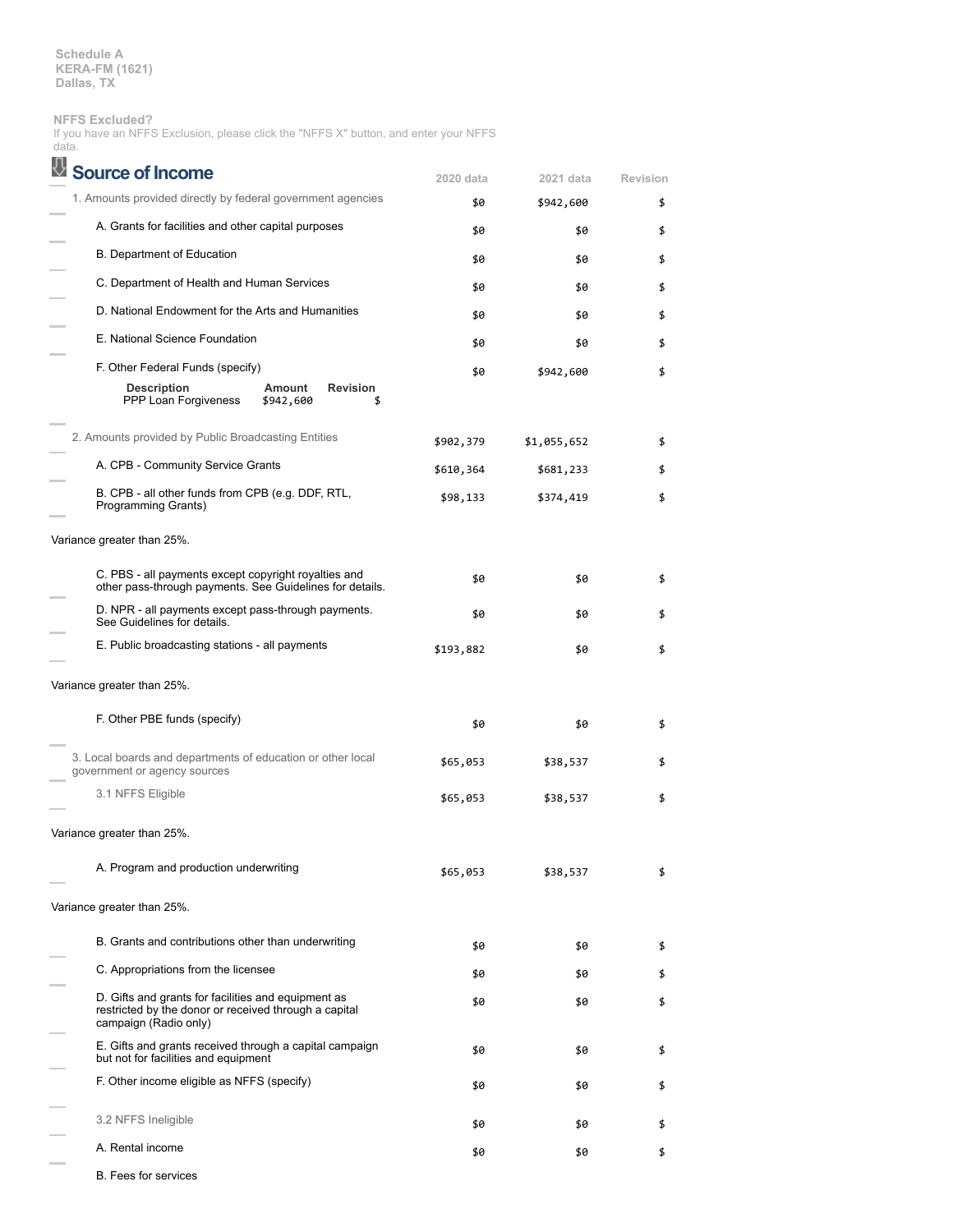|                                                                                                                                       | \$0       | \$0       | \$ |
|---------------------------------------------------------------------------------------------------------------------------------------|-----------|-----------|----|
| C. Licensing fees (not royalties – see instructions for<br>Line $15$ )                                                                | \$0       | \$0       | \$ |
| D. Gifts and grants for facilities and equipment as<br>restricted by the donor or received through a capital<br>campaign (TV only)    | \$0       | \$0       | \$ |
| E. Other income ineligible for NFFS inclusion                                                                                         | \$0       | \$0       | \$ |
| 4. State boards and departments of education or other state<br>government or agency sources                                           | \$16,587  | \$33,483  | \$ |
| 4.1 NFFS Eligible                                                                                                                     | \$16,587  | \$33,483  | \$ |
| Variance greater than 25%.                                                                                                            |           |           |    |
| A. Program and production underwriting                                                                                                | \$16,587  | \$33,483  | \$ |
| Variance greater than 25%.                                                                                                            |           |           |    |
| B. Grants and contributions other than underwriting                                                                                   | \$0       | \$0       | \$ |
| C. Appropriations from the licensee                                                                                                   | \$0       | \$0       | \$ |
| D. Gifts and grants for facilities and equipment as<br>restricted by the donor or received through a capital<br>campaign (Radio only) | \$0       | \$0       | \$ |
| E. Gifts and grants received through a capital campaign<br>but not for facilities and equipment                                       | \$0       | \$0       | \$ |
| F. Other income eligible as NFFS (specify)                                                                                            | \$0       | \$0       | \$ |
| 4.2 NFFS Ineligible                                                                                                                   | \$0       | \$0       | \$ |
| A. Rental income                                                                                                                      | \$0       | \$0       | \$ |
| <b>B.</b> Fees for services                                                                                                           | \$0       | \$0       | \$ |
| C. Licensing fees (not royalties – see instructions for<br>Line $15)$                                                                 | \$0       | \$0       | \$ |
| D. Gifts and grants for facilities and equipment as<br>restricted by the donor or received through a capital<br>campaign (TV only)    | \$0       | \$0       | \$ |
| E. Other income ineligible for NFFS inclusion                                                                                         | \$0       | \$0       | \$ |
| 5. State colleges and universities                                                                                                    | \$384,560 | \$698,203 | \$ |
| 5.1 NFFS Eligible                                                                                                                     | \$384,560 | \$698,203 | \$ |
| Variance greater than 25%.                                                                                                            |           |           |    |
| A. Program and production underwriting                                                                                                | \$384,560 | \$698,203 | \$ |
| Variance greater than 25%.                                                                                                            |           |           |    |
| B. Grants and contributions other than underwriting                                                                                   | \$0       | \$0       | \$ |
| C. Appropriations from the licensee                                                                                                   | \$0       | \$0       | \$ |
| D. Gifts and grants for facilities and equipment as<br>restricted by the donor or received through a capital<br>campaign (Radio only) | \$0       | \$0       | \$ |
| E. Gifts and grants received through a capital campaign<br>but not for facilities and equipment                                       | \$0       | \$0       | \$ |
| F. Other income eligible as NFFS (specify)                                                                                            | \$0       | \$0       | \$ |
| 5.2 NFFS Ineligible                                                                                                                   | \$0       | \$0       | \$ |
| A. Rental income                                                                                                                      | \$0       | \$0       | \$ |
| <b>B.</b> Fees for services                                                                                                           |           |           |    |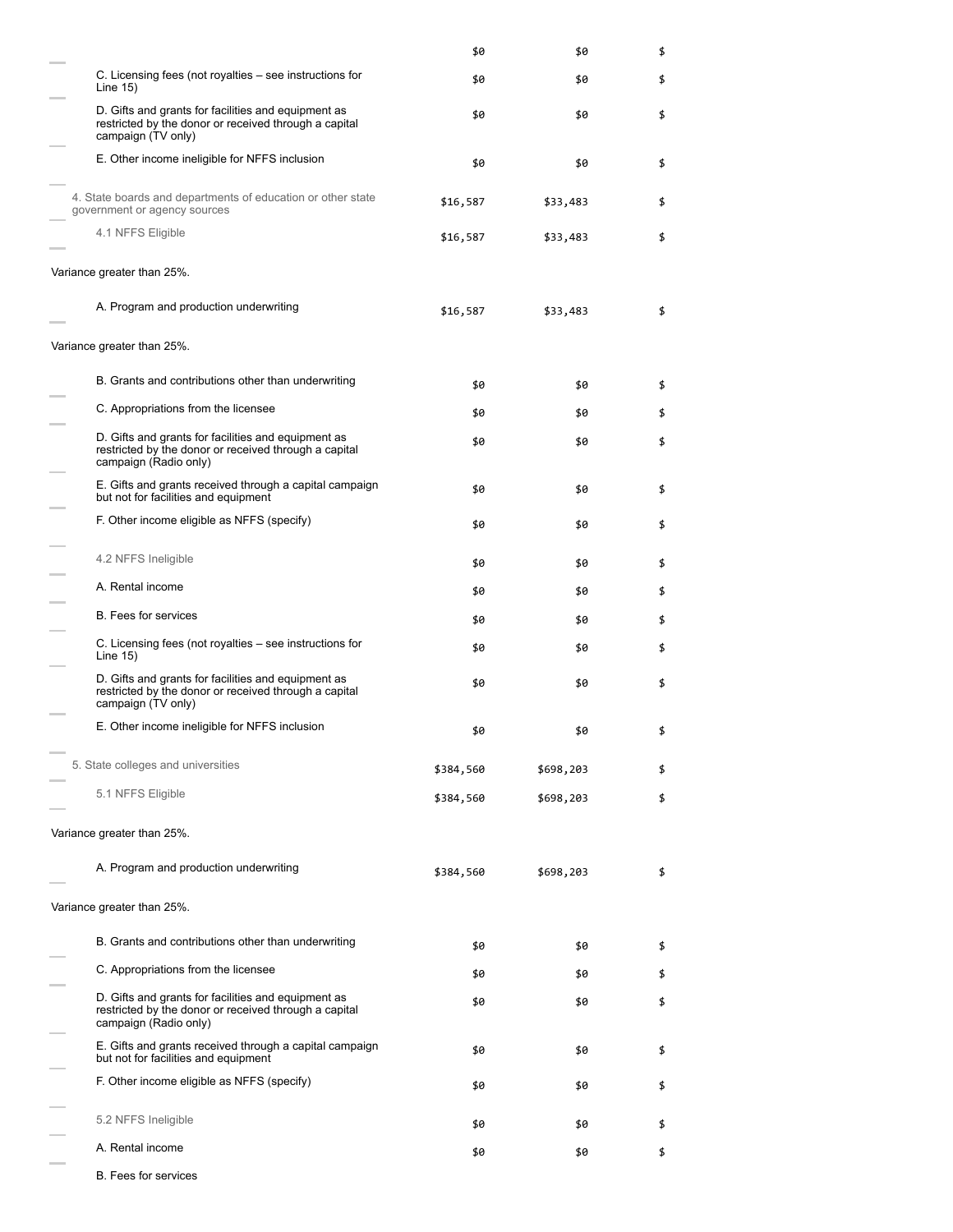|                                                                                                                                       | \$0         | \$0         | \$ |
|---------------------------------------------------------------------------------------------------------------------------------------|-------------|-------------|----|
| C. Licensing fees (not royalties – see instructions for<br>Line 15)                                                                   | \$0         | \$0         | \$ |
| D. Gifts and grants for facilities and equipment as<br>restricted by the donor or received through a capital<br>campaign (TV only)    | \$0         | \$0         | \$ |
| E. Other income ineligible for NFFS inclusion                                                                                         | \$0         | \$0         | \$ |
| 6. Other state-supported colleges and universities                                                                                    | \$0         | \$0         | \$ |
| 6.1 NFFS Eligible                                                                                                                     | \$0         | \$0         | \$ |
| A. Program and production underwriting                                                                                                | \$0         | \$0         | \$ |
| B. Grants and contributions other than underwriting                                                                                   | \$0         | \$0         | \$ |
| C. Appropriations from the licensee                                                                                                   | \$0         | \$0         | \$ |
| D. Gifts and grants for facilities and equipment as<br>restricted by the donor or received through a capital<br>campaign (Radio only) | \$0         | \$0         | \$ |
| E. Gifts and grants received through a capital campaign<br>but not for facilities and equipment                                       | \$0         | \$0         | \$ |
| F. Other income eligible as NFFS (specify)                                                                                            | \$0         | \$0         | \$ |
| 6.2 NFFS Ineligible                                                                                                                   | \$0         | \$0         | \$ |
| A. Rental income                                                                                                                      | \$0         | \$0         | \$ |
| <b>B.</b> Fees for services                                                                                                           | \$0         | \$0         | \$ |
| C. Licensing fees (not royalties – see instructions for<br>Line 15)                                                                   | \$0         | \$0         | \$ |
| D. Gifts and grants for facilities and equipment as<br>restricted by the donor or received through a capital<br>campaign (TV only)    | \$0         | \$0         | \$ |
| E. Other income ineligible for NFFS inclusion                                                                                         | \$0         | \$0         | \$ |
| 7. Private colleges and universities                                                                                                  | \$194,928   | \$151,162   | \$ |
| 7.1 NFFS Eligible                                                                                                                     | \$194,928   | \$151,162   | \$ |
| A. Program and production underwriting                                                                                                | \$194,928   | \$151,162   | \$ |
| B. Grants and contributions other than underwriting                                                                                   | \$0         | \$0         | \$ |
| C. Appropriations from the licensee                                                                                                   | \$0         | \$0         | \$ |
| D. Gifts and grants for facilities and equipment as<br>restricted by the donor or received through a capital<br>campaign (Radio only) | \$0         | \$0         | \$ |
| E. Gifts and grants received through a capital campaign<br>but not for facilities and equipment                                       | \$0         | \$0         | \$ |
| F. Other income eligible as NFFS (specify)                                                                                            | \$0         | \$0         | \$ |
| 7.2 NFFS Ineligible                                                                                                                   | \$0         | \$0         | \$ |
| A. Rental income                                                                                                                      | \$0         | \$0         | \$ |
| <b>B.</b> Fees for services                                                                                                           | \$0         | \$0         | \$ |
| C. Licensing fees (not royalties – see instructions for<br>Line 15)                                                                   | \$0         | \$0         | \$ |
| D. Gifts and grants for facilities and equipment as<br>restricted by the donor or received through a capital<br>campaign (TV only)    | \$0         | \$0         | \$ |
| E. Other income ineligible for NFFS inclusion                                                                                         | \$0         | \$0         | \$ |
| 8. Foundations and nonprofit associations                                                                                             | \$1,412,930 | \$1,145,532 | \$ |
| 8.1 NFFS Eligible                                                                                                                     | \$1,412,930 | \$1,145,532 | \$ |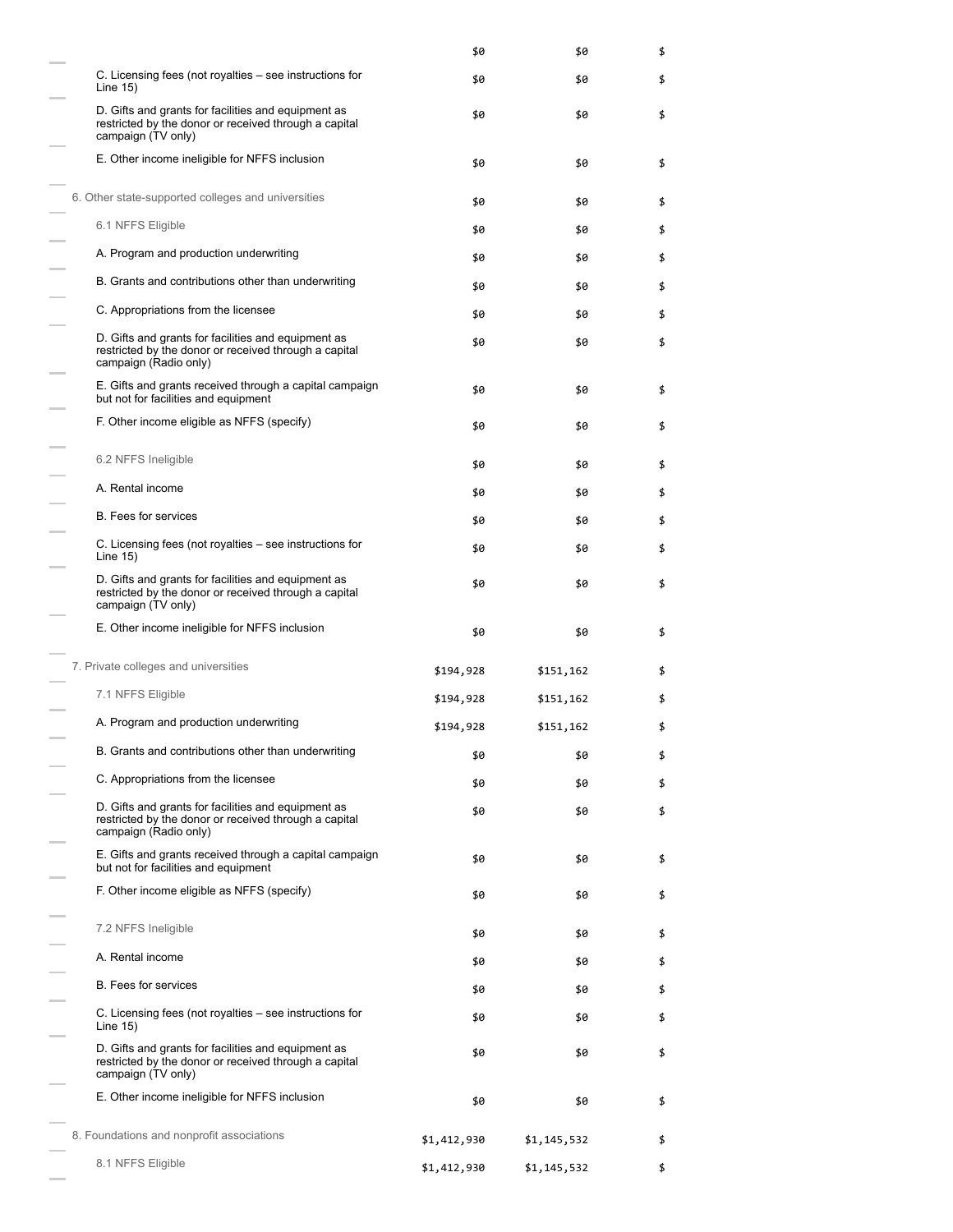| A. Program and production underwriting                                                                                                                                                                                | \$928,999   | \$495,701   | \$ |
|-----------------------------------------------------------------------------------------------------------------------------------------------------------------------------------------------------------------------|-------------|-------------|----|
| Variance greater than 25%.                                                                                                                                                                                            |             |             |    |
| B. Grants and contributions other than underwriting                                                                                                                                                                   | \$483,931   | \$649,831   | \$ |
| Variance greater than 25%.                                                                                                                                                                                            |             |             |    |
| C. Gifts and grants for facilities and equipment as<br>restricted by the donor or received through a capital<br>campaign (Radio only)                                                                                 | \$0         | \$0         | \$ |
| D. Gifts and grants received through a capital campaign<br>but not for facilities and equipment                                                                                                                       | \$0         | \$0         | \$ |
| E. Other income eligible as NFFS (specify)                                                                                                                                                                            | \$0         | \$0         | \$ |
| 8.2 NFFS Ineligible                                                                                                                                                                                                   | \$0         | \$0         | \$ |
| A. Rental income                                                                                                                                                                                                      | \$0         | \$0         | \$ |
| <b>B.</b> Fees for services                                                                                                                                                                                           | \$0         | \$0         | \$ |
| C. Licensing fees (not royalties – see instructions for<br>Line $15$ )                                                                                                                                                | \$0         | \$0         | \$ |
| D. Gifts and grants for facilities and equipment as<br>restricted by the donor or received through a capital<br>campaign (TV only)                                                                                    | \$0         | \$0         | \$ |
| E. Other income ineligible for NFFS inclusion                                                                                                                                                                         | \$0         | \$0         | \$ |
| 9. Business and Industry                                                                                                                                                                                              | \$2,001,562 | \$1,524,543 | \$ |
| 9.1 NFFS Eligible                                                                                                                                                                                                     | \$2,001,562 | \$1,524,543 | \$ |
| A. Program and production underwriting                                                                                                                                                                                | \$2,001,562 | \$1,524,543 | \$ |
| B. Grants and contributions other than underwriting                                                                                                                                                                   | \$0         | \$0         | \$ |
| C. Gifts and grants for facilities and equipment as<br>restricted by the donor or received through a capital<br>campaign (Radio only)                                                                                 | \$0         | \$0         | \$ |
| D. Gifts and grants received through a capital campaign<br>but not for facilities and equipment                                                                                                                       | \$0         | \$0         | \$ |
| E. Other income eligible as NFFS (specify)                                                                                                                                                                            | \$0         | \$0         | \$ |
| 9.2 NFFS Ineligible                                                                                                                                                                                                   | \$0         | \$0         | \$ |
| A. Rental income                                                                                                                                                                                                      | \$0         | \$0         | \$ |
| <b>B.</b> Fees for services                                                                                                                                                                                           | \$0         | \$0         | \$ |
| C. Licensing fees (not royalties – see instructions for<br>Line $15$ )                                                                                                                                                | \$0         | \$0         | \$ |
| D. Gifts and grants for facilities and equipment as<br>restricted by the donor or received through a capital<br>campaign (TV only)                                                                                    | \$0         | \$0         | \$ |
| E. Other income ineligible for NFFS inclusion                                                                                                                                                                         | \$0         | \$0         | \$ |
| 10. Memberships and subscriptions (net of membership bad<br>debt expense)                                                                                                                                             | \$4,976,383 | \$4,485,910 | \$ |
| 10.1 NFFS Exclusion – Fair market value of premiums<br>that are not of insubstantial value                                                                                                                            | \$145,079   | \$33,715    | \$ |
| Variance greater than 25%.                                                                                                                                                                                            |             |             |    |
| 10.2 NFFS Exclusion – All bad debt expenses from<br>NFFS eligible revenues including but not limited to<br>pledges, underwriting, and membership (unless netted<br>elsewhere in Schedule A)<br>2020 data<br>2021 data | \$807,438   | \$64,738    | \$ |
| 10.3 Total number<br>36,530<br>44,007<br>of contributors.                                                                                                                                                             |             |             |    |

 $\sim$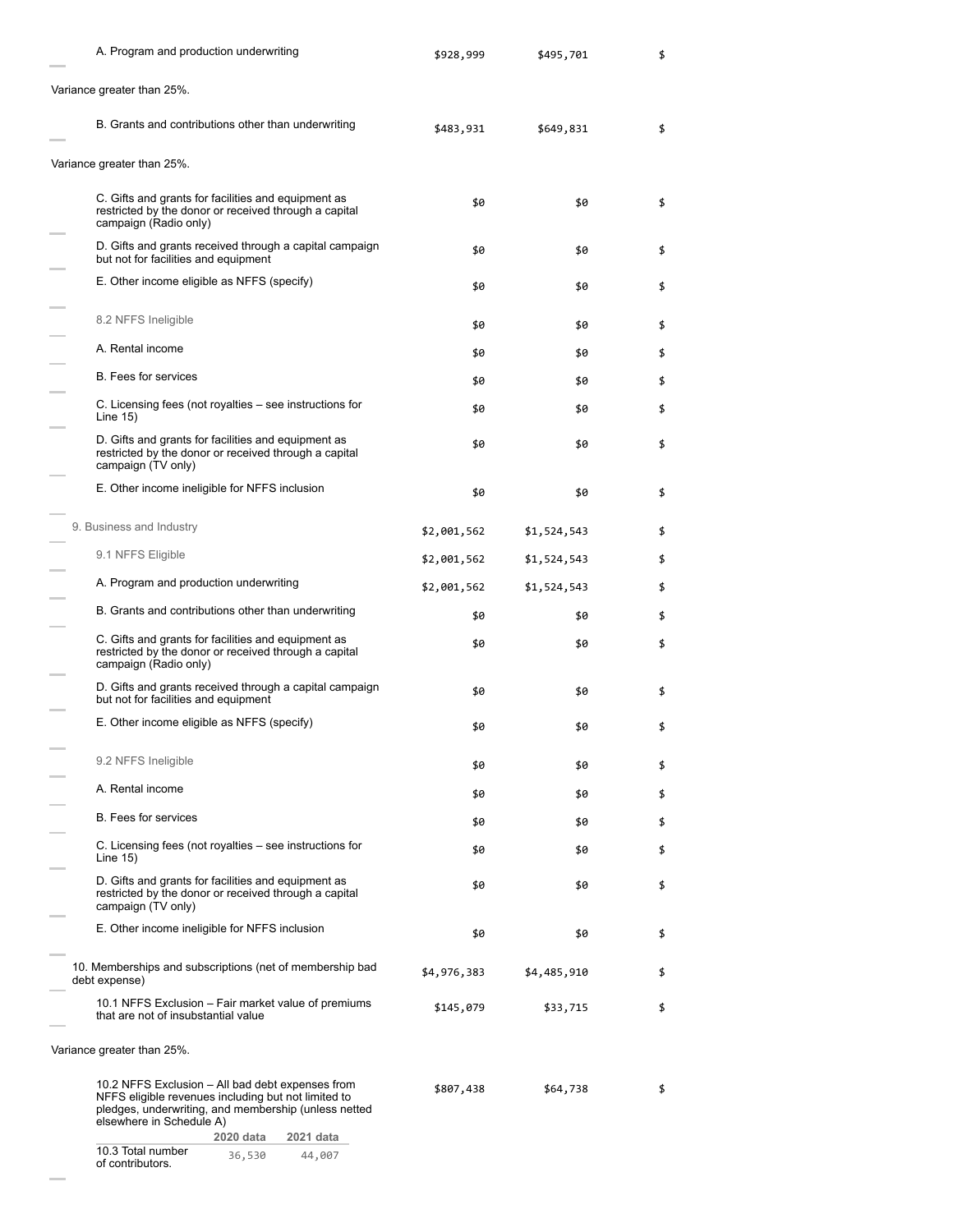## Variance greater than 25%.

 $\sim$ 

| 11. Revenue from Friends groups less any revenue included<br>on line 10                                                                         | \$0        | \$0         | \$       |
|-------------------------------------------------------------------------------------------------------------------------------------------------|------------|-------------|----------|
| 2020 data<br>2021 data                                                                                                                          |            |             |          |
| 11.1 Total number of<br>0<br>0<br>Friends contributors.                                                                                         |            |             |          |
| 12. Subsidiaries and other activities unrelated to public<br>broadcasting (See instructions)                                                    | \$0        | \$0         | \$       |
| A. Nonprofit subsidiaries involved in telecommunications<br>activities                                                                          | \$0        | \$0         | \$       |
| B. NFFS Ineligible - Nonprofit subsidiaries not involved<br>in telecommunications activities                                                    | \$0        | \$0         | \$       |
| C. NFFS Ineligible – For-profit subsidiaries regardless of<br>the nature of its activities                                                      | \$0        | \$0         | \$       |
| D. NFFS Ineligible – Other activities unrelated to public<br>brodcasting                                                                        | \$0        | \$0         | \$       |
| <b>Form of Revenue</b>                                                                                                                          | 2020 data  | 2021 data   | Revision |
| 13. Auction revenue (see instructions for Line 13)                                                                                              | \$0        | \$0         | \$       |
| A. Gross auction revenue                                                                                                                        | \$0        | \$0         | \$       |
| B. Direct auction expenses                                                                                                                      | \$0        | \$0         | \$       |
| 14. Special fundraising activities (see instructions for Line 14)                                                                               | \$61,684   | \$170,878   | \$       |
| A. Gross special fundraising revenues                                                                                                           | \$79,620   | \$174,450   | \$       |
| Variance greater than 25%.                                                                                                                      |            |             |          |
| B. Direct special fundraising expenses                                                                                                          | \$17,936   | \$3,572     | \$       |
| Variance greater than 25%.                                                                                                                      |            |             |          |
| 15. Passive income                                                                                                                              | \$31,378   | \$252,875   | \$       |
| A. Interest and dividends (other than on endowment<br>funds)                                                                                    | \$31,378   | \$252,875   | \$       |
| Variance greater than 25%.                                                                                                                      |            |             |          |
| <b>B.</b> Royalties                                                                                                                             | \$0        | \$0         | \$       |
| C. PBS or NPR pass-through copyright royalties                                                                                                  |            |             |          |
| 16. Gains and losses on investments, charitable trusts and                                                                                      | \$0        | \$0         |          |
| gift annuities and sale of other assets (other than endowment<br>funds)                                                                         | \$-137,784 | \$2,702,796 | \$       |
| A. Gains from sales of property and equipment (do not<br>report losses)                                                                         | \$0        | \$0         | \$       |
| B. Realized gains/losses on investments (other than<br>endowment funds)                                                                         | \$0        | \$1,605,901 | \$       |
| C. Unrealized gains/losses on investments and actuarial<br>gains/losses on charitable trusts and gift annuities (other<br>than endowment funds) | \$-137,784 | \$1,096,895 | \$       |
| Variance greater than 25%.                                                                                                                      |            |             |          |
| 17. Endowment revenue                                                                                                                           | \$0        | \$41,168    | \$       |
| A. Contributions to endowment principal                                                                                                         | \$0        | \$0         | \$       |
| B. Interest and dividends on endowment funds                                                                                                    | \$0        | \$9,731     | \$       |
| C. Realized net investment gains and losses on<br>endowment funds (if this is a negative amount, add a<br>hyphen, e.g., "-1,765")               | \$0        | \$0         | \$       |
| D. Unrealized net investment gains and losses on<br>endowment funds (if this is a negative amount, add a<br>hyphen, e.g., "-1,765")             | \$0        | \$31,437    | \$       |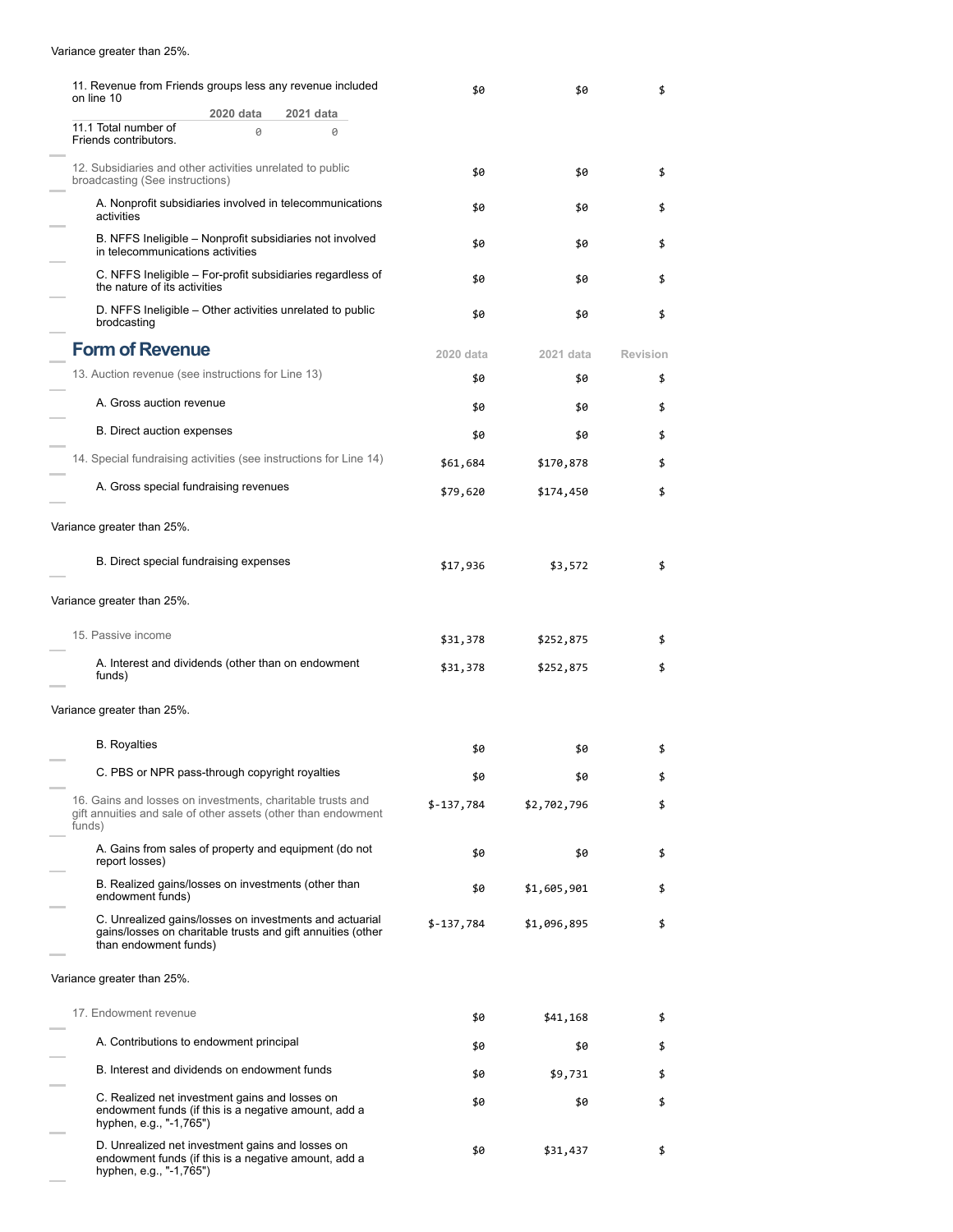| 18. Capital fund contributions from individuals (see<br>instructions)                                                                                        | \$0          | \$0          | \$       |
|--------------------------------------------------------------------------------------------------------------------------------------------------------------|--------------|--------------|----------|
| A. Facilities and equipment (except funds received from<br>federal or public broadcasting sources)                                                           | \$0          | \$0          | \$       |
| B. Other                                                                                                                                                     | \$0          | \$0          | \$       |
| 19. Gifts and bequests from major individual donors<br>2020 data<br>2021 data                                                                                | \$2,651,443  | \$2,758,178  | \$       |
| 19.1 Total number of<br>808<br>14,290<br>major individual<br>donors                                                                                          |              |              |          |
| 20. Other Direct Revenue                                                                                                                                     | \$40,109     | $$ -76$      | \$       |
| <b>Description</b><br>Amount<br><b>Revision</b><br>Refund<br>\$-76<br>\$                                                                                     |              |              |          |
| Line 21. Proceeds from the FCC Spectrum Incentive Auction,<br>interest and dividends earned on these funds, channel<br>sharing revenues, and spectrum leases | \$0          | \$0          | \$       |
| A. Proceeds from sale in spectrum auction                                                                                                                    | \$0          | \$0          | \$       |
| B. Interest and dividends earned on spectrum auction<br>related revenue                                                                                      | \$0          | \$0          | \$       |
| C. Payments from spectrum auction speculators                                                                                                                | \$0          | \$0          | \$       |
| D. Channel sharing and spectrum leases revenues                                                                                                              | \$0          | \$0          | \$       |
| E. Spectrum repacking funds                                                                                                                                  | \$0          | \$0          | \$       |
| 22. Total Revenue (Sum of lines 1 through 12, 13.A, 14.A,<br>and 15 through 21)                                                                              | \$12,619,148 | \$16,005,013 | \$       |
| Variance greater than 25%.                                                                                                                                   |              |              |          |
| Click here to view all NFFS Eligible revenue on Lines 3<br>through 9.                                                                                        |              |              |          |
| Click here to view all NFFS Ineligible revenue on Lines 3<br>through 9.                                                                                      |              |              |          |
| <b>Adjustments to Revenue</b>                                                                                                                                | 2020 data    | 2021 data    | Revision |
| 23. Federal revenue from line 1.                                                                                                                             | \$0          | \$942,600    | \$       |
| 24. Public broadcasting revenue from line 2.                                                                                                                 | \$902,379    | \$1,055,652  | \$       |
| 25. Capital funds exclusion-TV (3.2D, 4.2D, 5.2D, 6.2D,<br>7.2D, 8.2D, 9.2D, 18A)                                                                            | \$0          | \$0          | \$       |
| 26. Revenue on line 20 not meeting the source, form,<br>purpose, or recipient criteria                                                                       | \$40,109     | \$0          | \$       |
| Variance greater than 25%.                                                                                                                                   |              |              |          |
| 27. Other automatic subtractions from total revenue                                                                                                          | \$832,669    | \$2,836,258  | \$       |
| A. Auction expenses – limited to the lesser of lines 13a<br>or 13b                                                                                           | \$0          | \$0          | \$       |
| B. Special fundraising event expenses – limited to the<br>lesser of lines 14a or 14b                                                                         | \$17,936     | \$3,572      | \$       |
| Variance greater than 25%.                                                                                                                                   |              |              |          |
| C. Gains from sales of property and equipment – line<br>16a                                                                                                  | \$0          | \$0          | \$       |
| D. Realized gains/losses on investments (other than<br>endowment funds) - line 16b                                                                           | \$0          | \$1,605,901  | \$       |
| E. Unrealized investment and actuarial gains/losses<br>(other than endowment funds) – line 16c                                                               | $$-137,784$  | \$1,096,895  | \$       |
| Variance greater than 25%.                                                                                                                                   |              |              |          |
| F. Realized and unrealized net investment gains/losses<br>on endowment funds - line 17c, line 17d                                                            | \$0          | \$31,437     | \$       |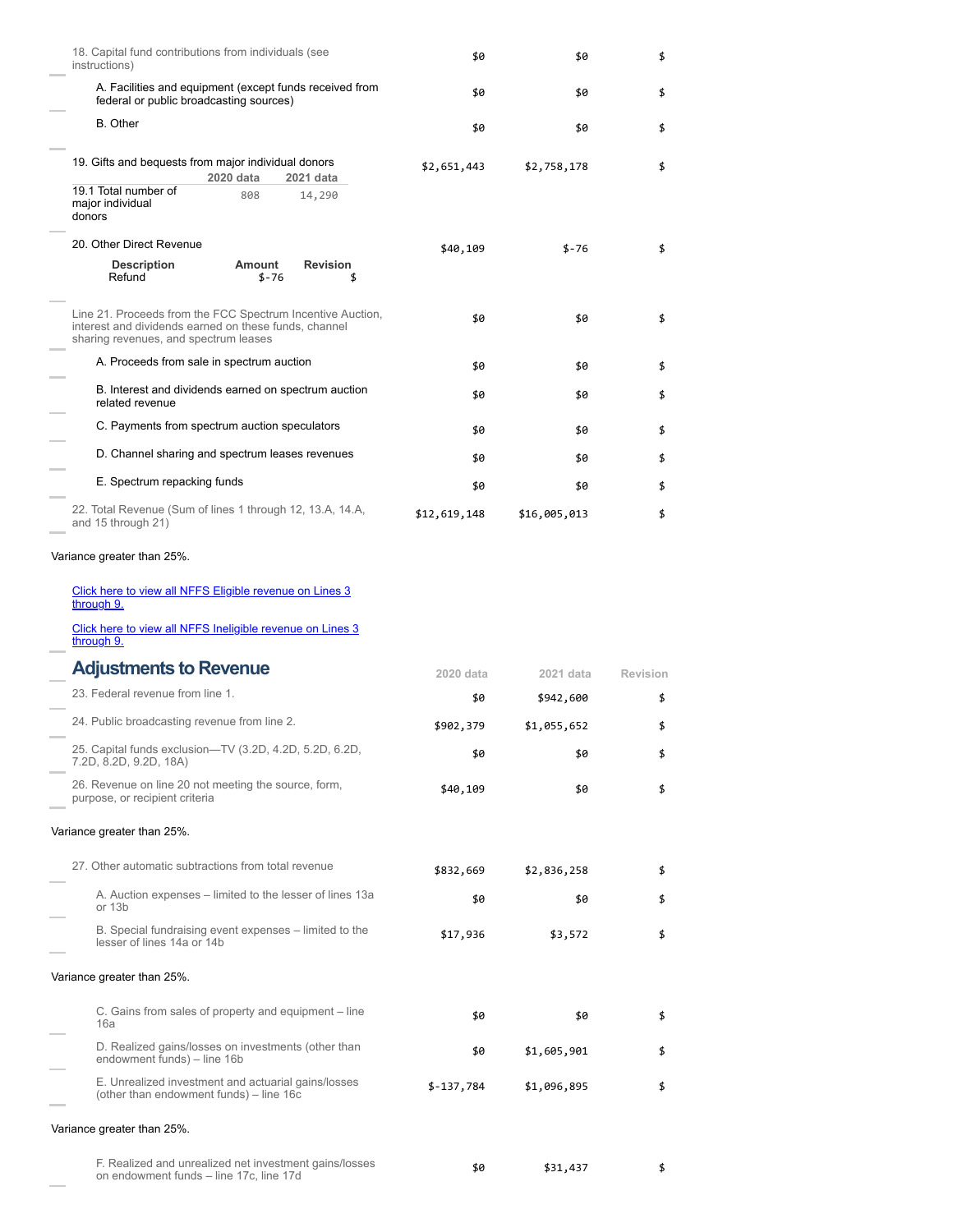| 9.2A)                                                                                                                                                                  | G. Rental income (3.2A, 4.2A, 5.2A, 6.2A, 7.2A, 8.2A,                                                                       |          | \$0                               | \$0          | \$    |    |
|------------------------------------------------------------------------------------------------------------------------------------------------------------------------|-----------------------------------------------------------------------------------------------------------------------------|----------|-----------------------------------|--------------|-------|----|
| 9.2B)                                                                                                                                                                  | H. Fees for services (3.2B, 4.2B, 5.2B, 6.2B, 7.2B, 8.2B,                                                                   |          | \$0                               | \$0          | \$    |    |
| 9.2C)                                                                                                                                                                  | I. Licensing Fees (3.2C, 4.2C, 5.2C, 6.2C, 7.2C, 8.2C,                                                                      |          | \$0                               | \$0          | \$    |    |
| $6.2E$ , $7.2E$ , $8.2E$ , $9.2E$ )                                                                                                                                    | J. Other revenue ineligible as NFFS (3.2E, 4.2E, 5.2E,                                                                      |          | \$0                               | \$0          | \$    |    |
|                                                                                                                                                                        | K. FMV of high-end premiums (Line 10.1)                                                                                     |          | \$145,079                         | \$33,715     | \$    |    |
| Variance greater than 25%.                                                                                                                                             |                                                                                                                             |          |                                   |              |       |    |
| membership (Line 10.2)                                                                                                                                                 | L. All bad debt expenses from NFFS eligible revenues<br>including but not limited to pledges, underwriting, and             |          | \$807,438                         | \$64,738     | \$    |    |
| Variance greater than 25%.                                                                                                                                             |                                                                                                                             |          |                                   |              |       |    |
|                                                                                                                                                                        | M. Revenue from subsidiaries and other activities<br>ineligible as NFFS (12.B, 12.C, 12.D)                                  |          | \$0                               | \$0          | \$    |    |
| revenues from line 21.                                                                                                                                                 | N. Proceeds from spectrum auction and related                                                                               |          | \$0                               | \$0          | \$    |    |
| Nonfederal Financial Support)                                                                                                                                          | 28. Total Direct Nonfederal Financial Support (Line 22 less)<br>Lines 23 through 27). (Forwards to line 1 of the Summary of |          | \$10,843,991                      | \$11,170,503 | \$    |    |
| Comments                                                                                                                                                               |                                                                                                                             |          |                                   |              |       |    |
| Comment                                                                                                                                                                | Name                                                                                                                        | Date     | <b>Status</b>                     |              |       |    |
| As a result of recognizing the Lindsey Pena<br>monthly membership<br>payments as revenue the<br>number of contributions<br>increased                                   |                                                                                                                             | 1/5/2022 | Note                              |              |       |    |
| Another result of changing<br>the revenue recognition<br>method on monthly<br>membership payments, Bad<br>debt for uncollectible<br>pledges decreased<br>significantly | Lindsey Pena                                                                                                                | 1/5/2022 | Note                              |              |       |    |
| <b>Schedule B WorkSheet</b><br><b>KERA-FM (1621)</b><br>Dallas, TX                                                                                                     |                                                                                                                             |          |                                   |              |       |    |
| Comments                                                                                                                                                               |                                                                                                                             |          |                                   |              |       |    |
| Comment<br><b>Occupancy List</b><br><b>KERA-FM (1621)</b><br>Dallas, TX                                                                                                | Name                                                                                                                        | Date     | <b>Status</b>                     |              |       |    |
| <b>Schedule B Totals</b><br><b>KERA-FM (1621)</b><br>Dallas, TX                                                                                                        |                                                                                                                             |          | <b>Type of Occupancy Location</b> |              | Value |    |
|                                                                                                                                                                        |                                                                                                                             |          | 2020 data                         | 2021 data    |       |    |
| 1. Total support activity benefiting station                                                                                                                           |                                                                                                                             |          | \$                                |              | \$0   | \$ |
| 2. Occupancy value                                                                                                                                                     |                                                                                                                             |          |                                   |              | \$0   | \$ |
| recovery, assessment, etc.                                                                                                                                             | 3. Deductions: Fees paid to the licensee for overhead                                                                       |          | \$                                |              | \$0   | \$ |
|                                                                                                                                                                        | 4. Deductions: Support shown on lines 1 and 2 in excess<br>of revenue reported in financial statements.                     |          | \$                                |              | \$0   | \$ |
|                                                                                                                                                                        | 5. Total Indirect Administrative Support (Forwards to Line 2)<br>of the Summary of Nonfederal Financial Support)            |          | \$                                |              | \$0   | \$ |
|                                                                                                                                                                        | 6. Please enter an institutional type code for your licensee.                                                               |          |                                   |              |       |    |
| Comments                                                                                                                                                               |                                                                                                                             |          |                                   |              |       |    |

| Comment    | Name | Date | Status |
|------------|------|------|--------|
| Schedule C |      |      |        |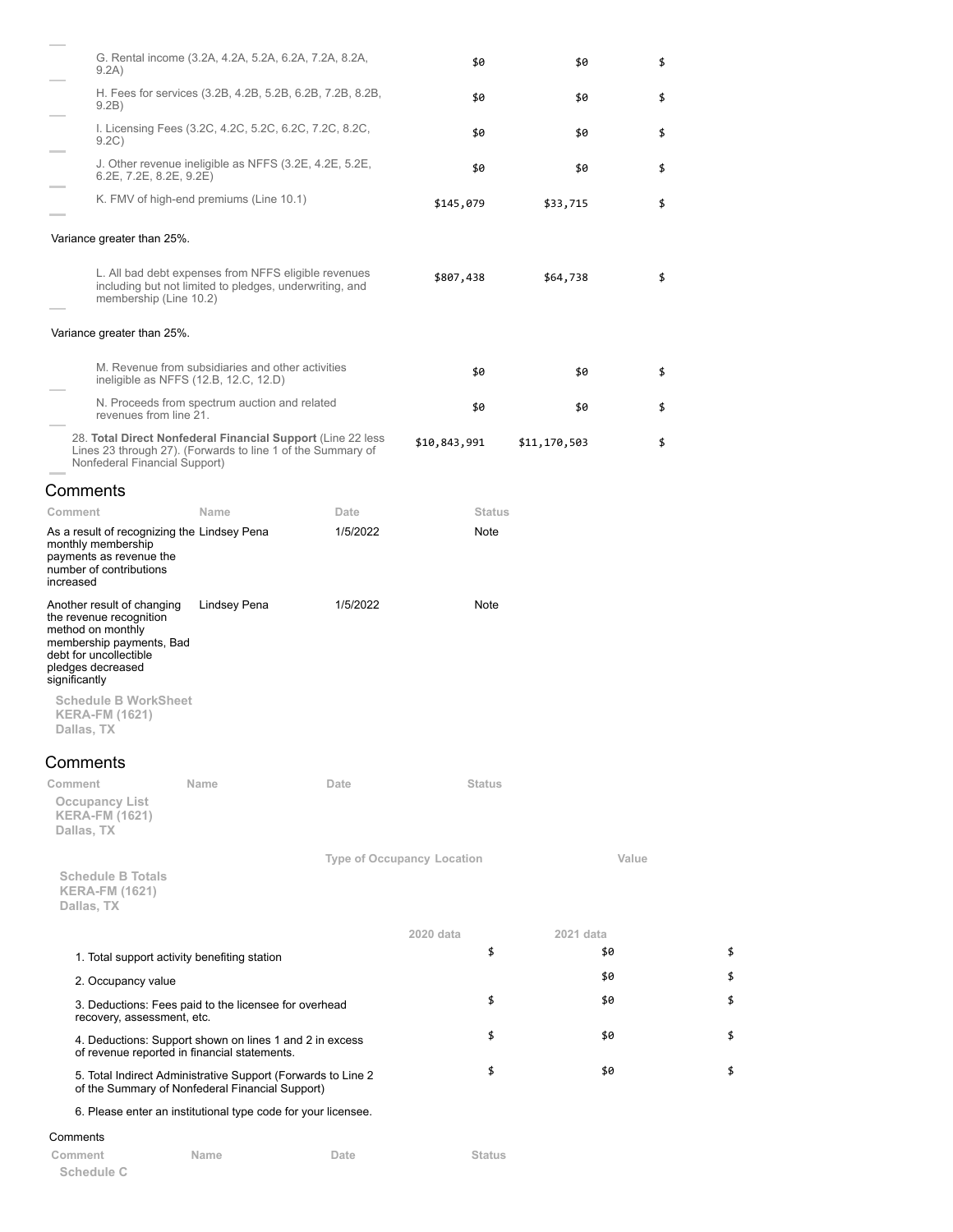|                                                                                                                                                                                   | 2020 data    | Donor<br>Code | 2021 data | Revision |
|-----------------------------------------------------------------------------------------------------------------------------------------------------------------------------------|--------------|---------------|-----------|----------|
| 1. PROFESSIONAL SERVICES (must be eligible as NFFS)                                                                                                                               | \$116,894    |               | \$44,639  | \$       |
| A. Legal                                                                                                                                                                          | BS \$116,894 | <b>BS</b>     | \$44,639  | \$       |
| B. Accounting and/or auditing                                                                                                                                                     | \$0          |               | \$0       | \$       |
| C. Engineering                                                                                                                                                                    | \$0          |               | \$0       | \$       |
| D. Other professionals (see specific line item instructions<br>in Guidelines before completing)                                                                                   | \$0          |               | \$0       | \$       |
| 2. GENERAL OPERATIONAL SERVICES (must be eligible as<br>NFFS)                                                                                                                     | \$0          |               | \$0       | \$       |
| A. Annual rental value of space (studios, offices, or tower<br>facilities)                                                                                                        | \$0          |               | \$0       | \$       |
| B. Annual value of land used for locating a station-owned<br>transmission tower                                                                                                   | \$0          |               | \$0       | \$       |
| C. Station operating expenses                                                                                                                                                     | \$0          |               | \$0       | \$       |
| D. Other (see specific line item instructions in Guidelines<br>before completing)                                                                                                 | \$0          |               | \$0       | \$       |
| 3. OTHER SERVICES (must be eligible as NFFS)                                                                                                                                      | \$0          |               | \$0       | \$       |
| A. ITV or educational radio                                                                                                                                                       | \$0          |               | \$0       | \$       |
| B. State public broadcasting agencies (APBC, FL-DOE,<br>eTech Ohio)                                                                                                               | \$0          |               | \$0       | \$       |
| C. Local advertising                                                                                                                                                              | \$0          |               | \$0       | \$       |
| D. National advertising                                                                                                                                                           | \$0          |               | \$0       | \$       |
| 4. Total in-kind contributions - services and other assets<br>eligible as NFFS (sum of lines 1 through 3), forwards to Line<br>3a. of the Summary of Nonfederal Financial Support | \$116,894    |               | \$44,639  | \$       |
| Variance greater than 25%.                                                                                                                                                        |              |               |           |          |
| 5. IN-KIND CONTRIBUTIONS INELIGIBLE AS NFFS                                                                                                                                       | \$458,373    |               | \$76,722  | \$       |
| A. Compact discs, records, tapes and cassettes                                                                                                                                    | \$0          |               | \$0       | \$       |
| B. Exchange transactions                                                                                                                                                          | BS \$347,285 | BS            | \$71,234  | \$       |
| C. Federal or public broadcasting sources                                                                                                                                         | \$0          |               | \$0       | \$       |
| D. Fundraising related activities                                                                                                                                                 | BS \$111,088 | BS            | \$5,488   | \$       |
| E. ITV or educational radio outside the allowable scope of<br>approved activities                                                                                                 | \$0          |               | \$0       | \$       |
| F. Local productions                                                                                                                                                              | \$0          |               | \$0       | \$       |
| G. Program supplements                                                                                                                                                            | \$0          |               | \$0       | \$       |
| H. Programs that are nationally distributed                                                                                                                                       | \$0          |               | \$0       | \$       |
| I. Promotional items                                                                                                                                                              | \$0          |               | \$0       | \$       |
| J. Regional organization allocations of program services                                                                                                                          | \$0          |               | \$0       | \$       |
| K. State PB agency allocations other than those allowed<br>on line 3(b)                                                                                                           | \$0          |               | \$0       | \$       |
| L. Services that would not need to be purchased if not<br>donated                                                                                                                 | \$0          |               | \$0       | \$       |
| M. Other                                                                                                                                                                          | \$0          |               | \$0       | \$       |
| 6. Total in-kind contributions - services and other assets (line 4<br>plus line 5), forwards to Schedule F, line 1c. Must agree with                                              | \$575,267    |               | \$121,361 | \$       |

in-kind contributions recognized as revenue in the AFS.

Variance greater than 25%.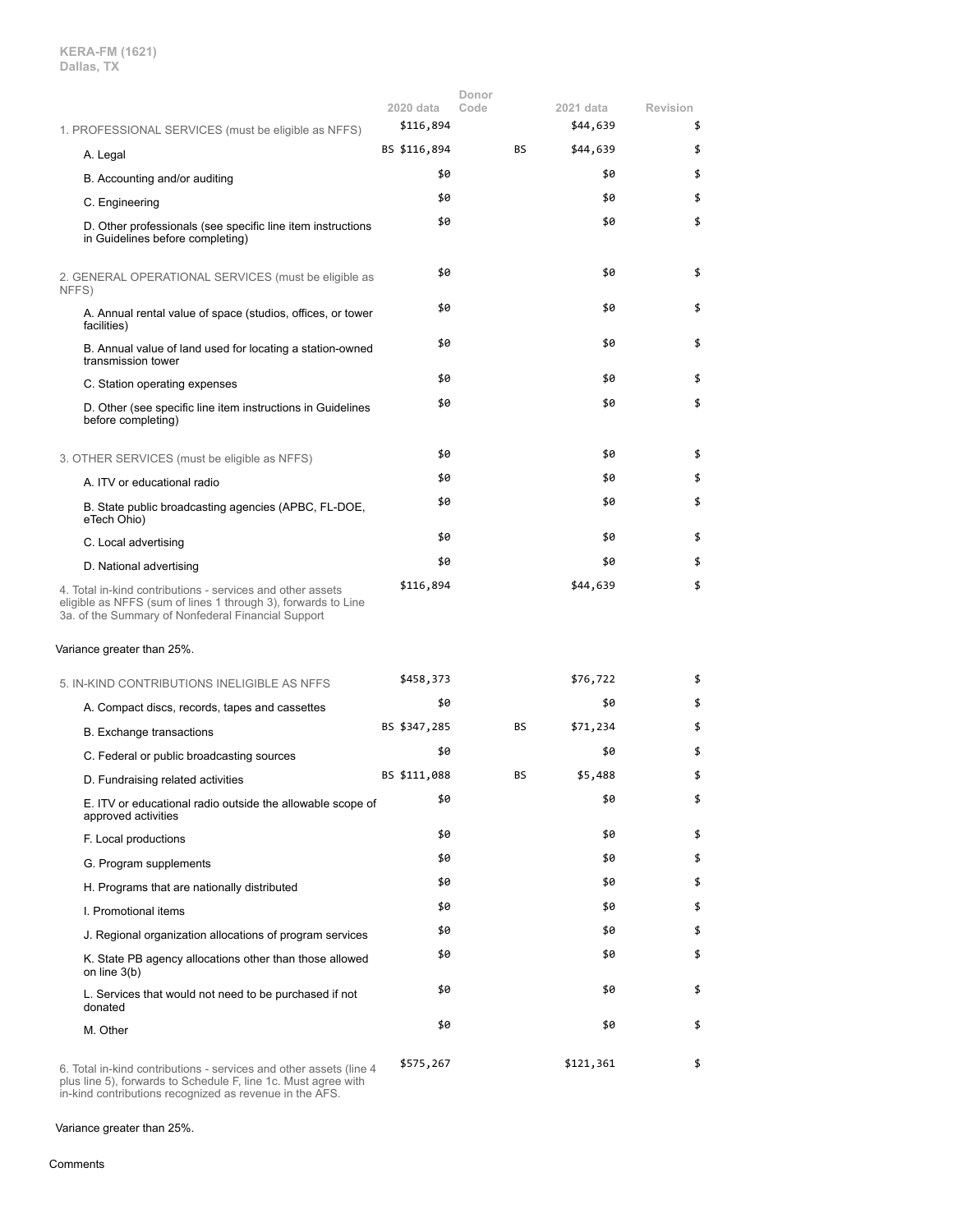| Comment                             | <b>Name</b> | Date | <b>Status</b> |
|-------------------------------------|-------------|------|---------------|
| Schedule D<br><b>KERA-FM (1621)</b> |             |      |               |
| Dallas, TX                          |             |      |               |

|                                                                                                                                                                                               |           | Donor |           |          |
|-----------------------------------------------------------------------------------------------------------------------------------------------------------------------------------------------|-----------|-------|-----------|----------|
|                                                                                                                                                                                               | 2020 data | Code  | 2021 data | Revision |
| 1. Land (must be eligible as NFFS)                                                                                                                                                            | \$        |       | \$0       | \$       |
| 2. Building (must be eligible as NFFS)                                                                                                                                                        | \$        |       | \$0       | \$       |
| 3. Equipment (must be eligible as NFFS)                                                                                                                                                       | \$        |       | \$0       | \$       |
| 4. Vehicle(s) (must be eligible as NFFS)                                                                                                                                                      | \$        |       | \$0       | \$       |
| 5. Other (specify) (must be eligible as NFFS)                                                                                                                                                 | \$        |       | \$0       | \$       |
| 6. Total in-kind contributions - property and equipment eligible<br>as NFFS (sum of lines 1 through 5), forwards to Line 3b. of<br>the Summary of Nonfederal Financial Support                | \$        |       | \$0       | \$       |
| 7. IN-KIND CONTRIBUTIONS INELIGIBLE AS NFFS                                                                                                                                                   | \$        |       | \$0       | \$       |
| a) Exchange transactions                                                                                                                                                                      | \$        |       | \$0       | \$       |
| b) Federal or public broadcasting sources                                                                                                                                                     | \$        |       | \$0       | \$       |
| c) TV only—property and equipment that includes new<br>facilities (land and structures), expansion of existing<br>facilities and acquisition of new equipment                                 | \$        |       | \$0       | \$       |
| d) Other (specify)                                                                                                                                                                            | \$        |       | \$0       | \$       |
| 8. Total in-kind contributions - property and equipment (line 6)<br>plus line 7), forwards to Schedule F, line 1d. Must agree with<br>in-kind contributions recognized as revenue in the AFS. | \$        |       | \$0       | \$       |
| Comments                                                                                                                                                                                      |           |       |           |          |

| Comment               | Name | Date | <b>Status</b> |
|-----------------------|------|------|---------------|
| <b>Schedule E</b>     |      |      |               |
| <b>KERA-FM (1621)</b> |      |      |               |
| Dallas, TX            |      |      |               |
|                       |      |      |               |

## **EXPENSES**

(Operating and non-operating)

| <b>PROGRAM SERVICES</b>              | 2020 data   | 2021 data   | Revision |
|--------------------------------------|-------------|-------------|----------|
| 1. Programming and production        | \$5,577,316 | \$6,345,725 | \$       |
| A. Restricted Radio CSG              | \$162,785   | \$183,729   | \$       |
| <b>B. Unrestricted Radio CSG</b>     | \$447,579   | \$952,700   | \$       |
| C. Other CPB Funds                   | \$98,133    | \$374,419   | \$       |
| D. All non-CPB Funds                 | \$4,868,819 | \$4,834,877 | \$       |
| 2. Broadcasting and engineering      | \$812,743   | \$779,690   | \$       |
| A. Restricted Radio CSG              | \$0         | \$0         | \$       |
| <b>B. Unrestricted Radio CSG</b>     | \$0         | \$0         | \$       |
| C. Other CPB Funds                   | \$0         | \$0         | \$       |
| D. All non-CPB Funds                 | \$812,743   | \$779,690   | \$       |
| 3. Program information and promotion | \$3,171,960 | \$2,641,428 | \$       |
| A. Restricted Radio CSG              | \$0         | \$0         | \$       |
| <b>B. Unrestricted Radio CSG</b>     | \$0         | \$0         | \$       |
| C. Other CPB Funds                   | \$0         | \$0         | \$       |
| D. All non-CPB Funds                 | \$3,171,960 | \$2,641,428 | \$       |
| <b>SUPPORT SERVICES</b>              | 2020 data   | 2021 data   | Revision |
| 4. Management and general            | \$2,251,723 | \$1,710,156 | \$       |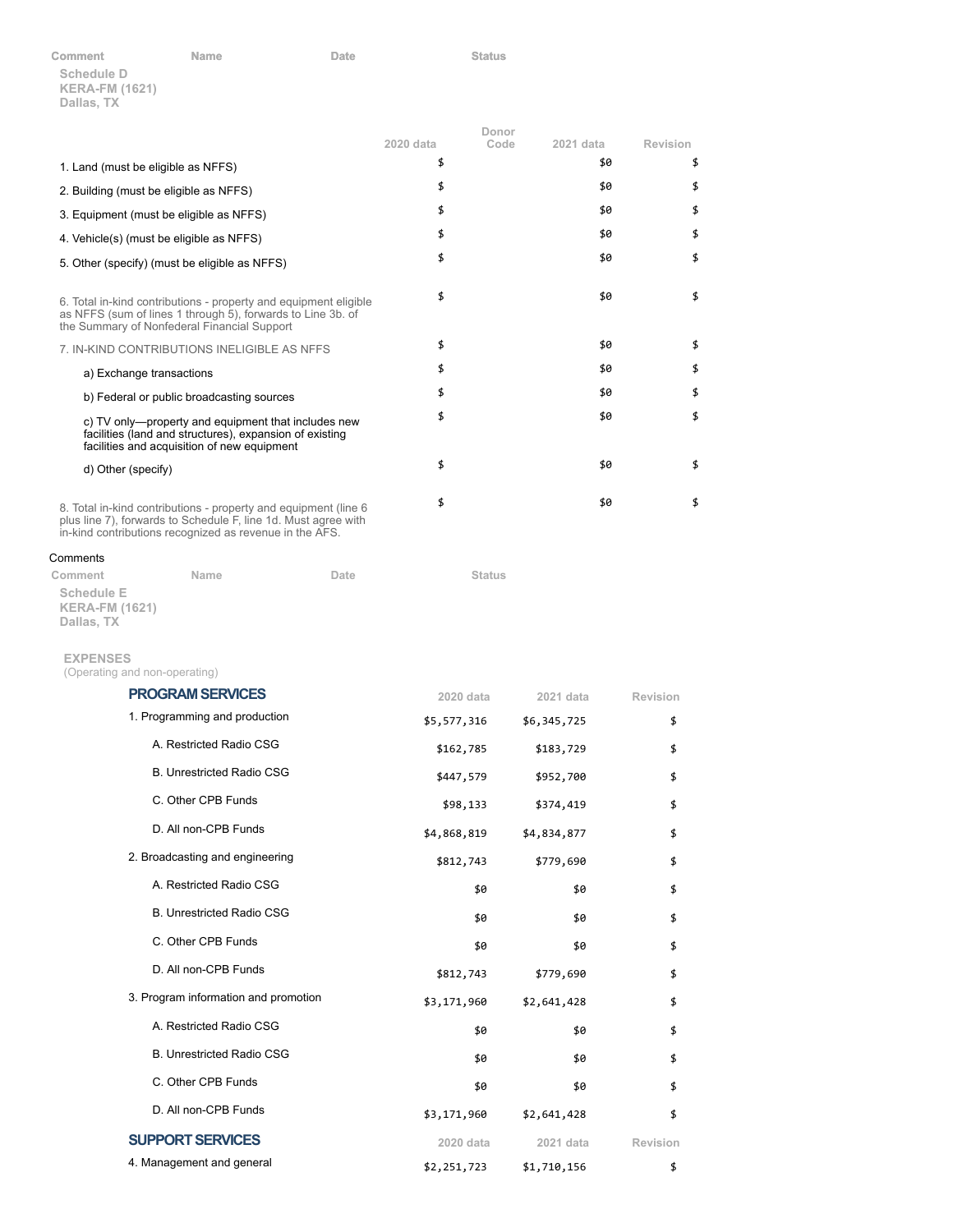|                                        | <b>PROGRAM SERVICES</b>                                                                              | 2020 data                  | 2021 data    | Revision        |
|----------------------------------------|------------------------------------------------------------------------------------------------------|----------------------------|--------------|-----------------|
|                                        | A. Restricted Radio CSG                                                                              | \$0                        | \$0          | \$              |
| <b>B. Unrestricted Radio CSG</b>       |                                                                                                      | \$0<br>\$0                 |              | \$              |
|                                        | C. Other CPB Funds                                                                                   | \$0                        | \$0          | \$              |
|                                        | D. All non-CPB Funds                                                                                 | \$2,251,723                | \$1,710,156  | \$              |
|                                        | 5. Fund raising and membership development                                                           | \$2,084,249<br>\$2,010,675 |              | \$              |
|                                        | A. Restricted Radio CSG                                                                              | \$0                        | \$0          | \$              |
| <b>B. Unrestricted Radio CSG</b>       |                                                                                                      | \$0                        | \$0          | \$              |
| C. Other CPB Funds                     |                                                                                                      | \$0                        | \$0          | \$              |
|                                        | D. All non-CPB Funds                                                                                 | \$2,084,249                | \$2,010,675  | \$              |
| 6. Underwriting and grant solicitation |                                                                                                      | \$788,020<br>\$630,810     |              | \$              |
|                                        | A. Restricted Radio CSG                                                                              | \$0                        | \$0          | \$              |
| <b>B. Unrestricted Radio CSG</b>       |                                                                                                      | \$0                        | \$0          | \$              |
|                                        | C. Other CPB Funds                                                                                   | \$0                        | \$0          | \$              |
| D. All non-CPB Funds                   |                                                                                                      | \$788,020<br>\$630,810     |              | \$              |
|                                        | 7. Depreciation and amortization (if not allocated to<br>functional categories in lines 1 through 6) | \$2,670,530                | \$494,575    | \$              |
|                                        | A. Restricted Radio CSG                                                                              | \$0                        | \$0          | \$              |
|                                        | <b>B. Unrestricted Radio CSG</b>                                                                     | \$0                        | \$0          | \$              |
|                                        | C. Other CPB Funds                                                                                   | \$0                        | \$0          | \$              |
| D. All non-CPB Funds                   |                                                                                                      | \$2,670,530                | \$494,575    | \$              |
|                                        | 8. Total Expenses (sum of lines 1 to 7) must<br>agree with audited financial statements              | \$17,356,541               | \$14,613,059 | \$              |
|                                        | A. Total Restricted Radio CSG (sum of Lines<br>1.A, 2.A, 3.A, 4.A, 5.A, 6.A, 7.A)                    | \$162,785                  | \$183,729    | \$              |
|                                        | B. Total Unrestricted Radio CSG (sum of Lines<br>1.B, 2.B, 3.B, 4.B, 5.B, 6.B, 7.B)                  | \$447,579                  | \$952,700    | \$              |
|                                        | C. Total Other CPB Funds (sum of Lines 1.C,<br>2.C, 3.C, 4.C, 5.C, 6.C, 7.C)                         | \$98,133                   | \$374,419    | \$              |
|                                        | D. Total All non-CPB Funds (sum of Lines 1.D,<br>2.D, 3.D, 4.D, 5.D, 6.D, 7.D)                       | \$16,648,044               | \$13,102,211 | \$              |
|                                        | <b>INVESTMENT IN CAPITAL ASSETS</b><br>Cost of capital assets purchased or donated                   |                            |              |                 |
|                                        |                                                                                                      | 2020 data                  | 2021 data    | <b>Revision</b> |
|                                        | 9. Total capital assets purchased or donated                                                         | \$257,942                  | \$92,620     | \$              |
|                                        | 9a. Land and buildings                                                                               | \$41,936                   | \$0          | \$              |
|                                        | 9b. Equipment                                                                                        | \$150,142                  | \$62,542     | \$              |
|                                        | 9c. All other                                                                                        | \$65,864                   | \$30,078     | \$              |
|                                        | 10. Total expenses and investment in<br>capital assets (Sum of lines 8 and 9)                        | \$17,614,483               | \$14,705,679 | \$              |
|                                        |                                                                                                      |                            |              |                 |

**Additional Information**

(Lines 11 + 12 must equal line 8 and Lines 13 + 14 must equal line 9)

|                                                             | 2020 data    | 2021 data    | Revision |
|-------------------------------------------------------------|--------------|--------------|----------|
| 11. Total expenses (direct only)                            | \$14,686,011 | \$14,118,484 |          |
| 12. Total expenses (indirect and in-kind)                   | \$2,670,530  | \$494,575    | \$       |
| 13. Investment in capital assets (direct only)              | \$257,942    | \$92,620     | \$       |
| 14. Investment in capital assets (indirect and in-<br>kind) | \$0          | \$0          | S        |